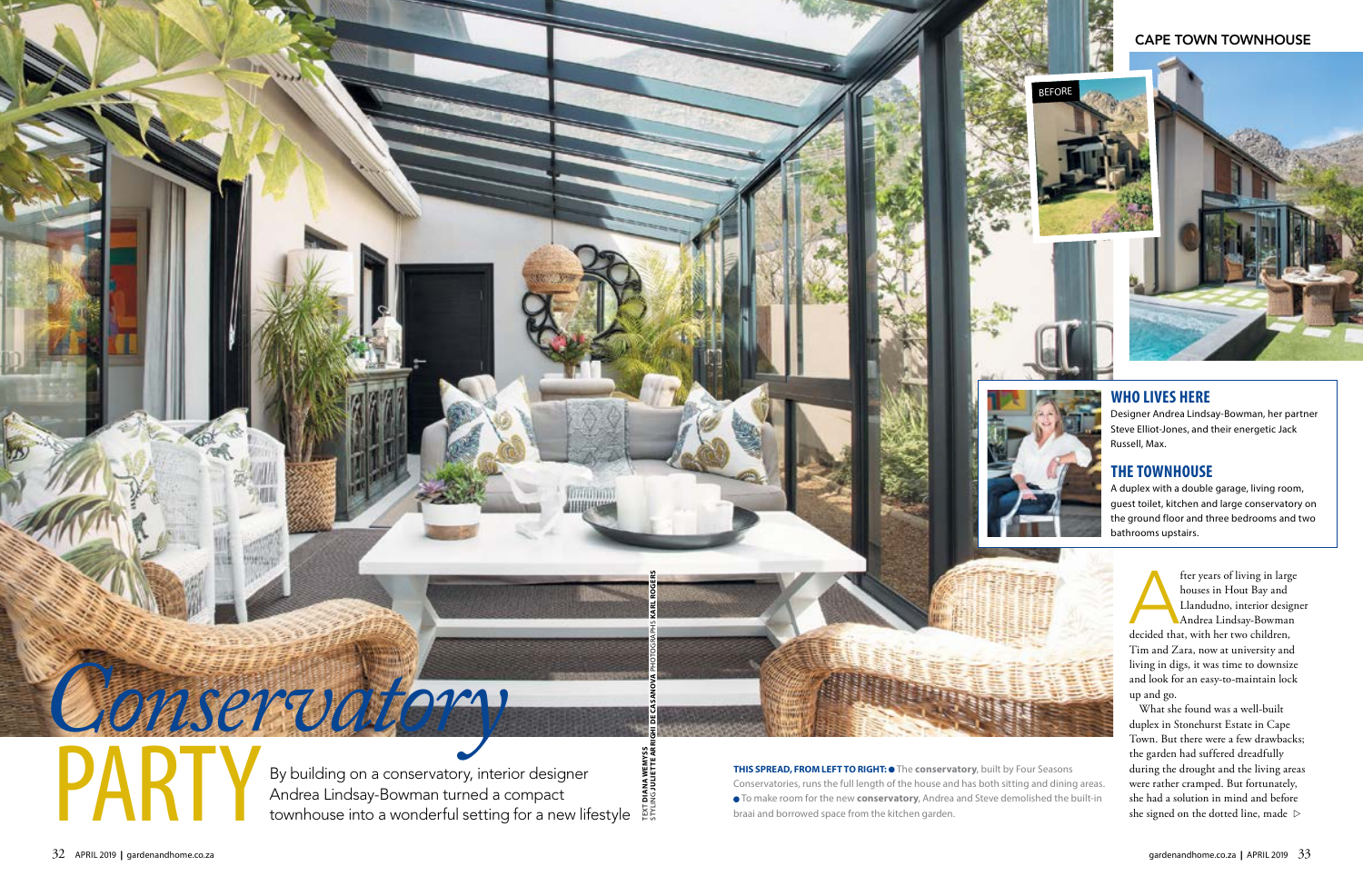



sure that the body corporate would allow her to add on a glass structure.

Before moving in, Andrea and Steve demolished the existing built-in braai separating the patio from the backyard and cast a single slab over both areas so that a conservatory could be constructed on a slightly elevated platform. "This has transformed the house, providing extra living space for a wonderful, easy lifestyle," says Andrea. "I love cooking and entertaining and having my children over for Sunday lunch. A table that was too big for the living area fits perfectly into one end of the

conservatory so we can look out at the garden and, in the evenings, when the blinds are open, enjoy the stars."

 After the conservatory was built, there was still room for what Andrea terms a 'cocktail' pool raised up out of the ground with a granite coping that provides extra seating. The surrounds were covered with artificial grass inset with pavers and a shrub hedge planted as a windbreak and for privacy.

**THIS SPREAD, CLOCKWISE FROM ABOVE LEFT: .** Although the dining table was too large for the living area, it fits perfectly into the **conservatory** and is ideal for lunches and dinner parties. The mirror was imported from Indonesia and the pendant is from Block & Chisel. **•** To ensure that the small garden is easy to maintain Andrea laid artificial grass inset with pavers around the pool. The all-weather wicker chairs are from Block & Chisel.  $\bullet$  The surround of the **plunge pool** was built up out of the ground so it can be used for extra seating.  $\bullet$  Andrea uses this antique sideboard from Cecile & Boyd in the **conservatory** to store tableware.





Moving to this much smaller house, Andrea had to get rid of a lot of furniture. "What I have discovered, and what I tell my clients, is that a couple of



As there are no windows on one of the living room walls, she used two square bevelled mirrors to bring in light and provide an interesting 'outlook'.  $\mathrel{\vartriangleright}$ 

key investment pieces are all you need in a small interior, rather than holding onto a lot of pieces that encourage clutter," she says.

She believes that homes should be stylish, practical and comfortable and not over decorated. Although she loves colour she prefers to start with a neutral base and bring in colour with accessories such as rugs, cushions and paintings. "Good art can lift a home from the ordinary to the outstanding," she maintains.

Practical slipcovers are one of her favoured decorating tools, another is mirror. This she used lavishly to give depth and a sense of space to the living room. The kitchen also benefitted from a mirrored splashback. Upstairs in the bedrooms she replaced plain dark, cupboard doors with mirrored doors which, in the main bedroom, slide open to save space.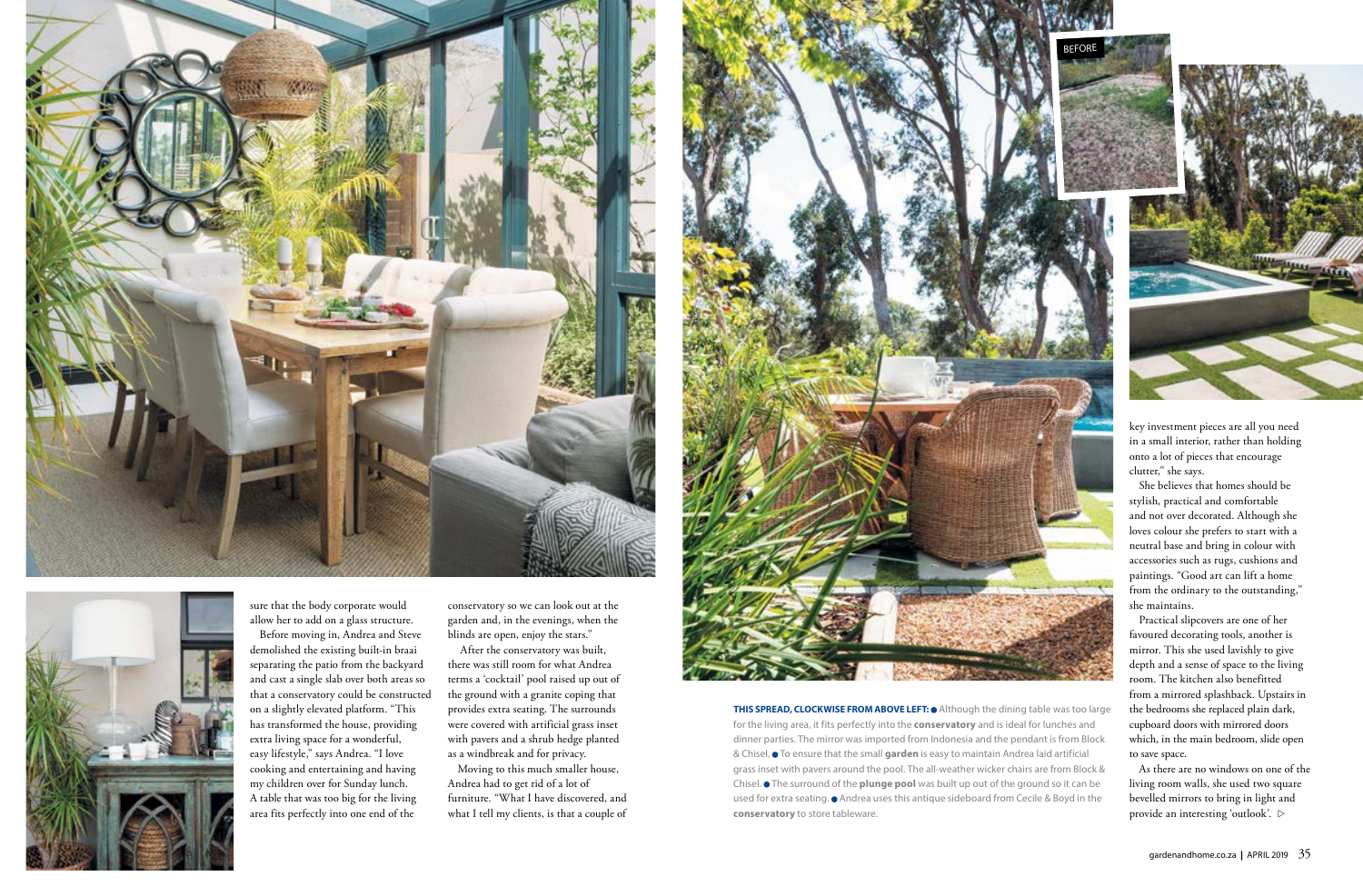



One of the secrets to successful downsizing is to have sufficient storage space and here Andrea had to be inventive. As there was no designated linen cupboard, she stores hers in a large chest of drawers in the living room. A pretty unit in the entrance hall houses platters for entertaining and a custombuilt cabinet in the living room displays all her glassware. In the double garage built-in cupboards on two walls provide extra storage space for larger, less attractive items. "More and more people are living in smaller spaces," she says, "and every corner and every room has to be used."  $\,\vartriangleright\,$ 



### **THIS PAGE, CLOCKWISE FROM LEFT:**

 Andrea cleverly included an attractive unit in the **entrance hall**, which acts as both a hall table and storage space for the large platters she uses when entertaining. The wood-burning stove Andrea installed in the **living area** heats the ground floor. The mirror panel creates a new sense of dimension. The picture of the stork is from Pezula Interiors and the lamp from Mavromac & Gatehouse.  $\bullet$  To create a sense of space Andrea mirrored a section of the wall in the **living room.** The display cabinet behind the slipcovered sofa was specially designed for storing glassware.